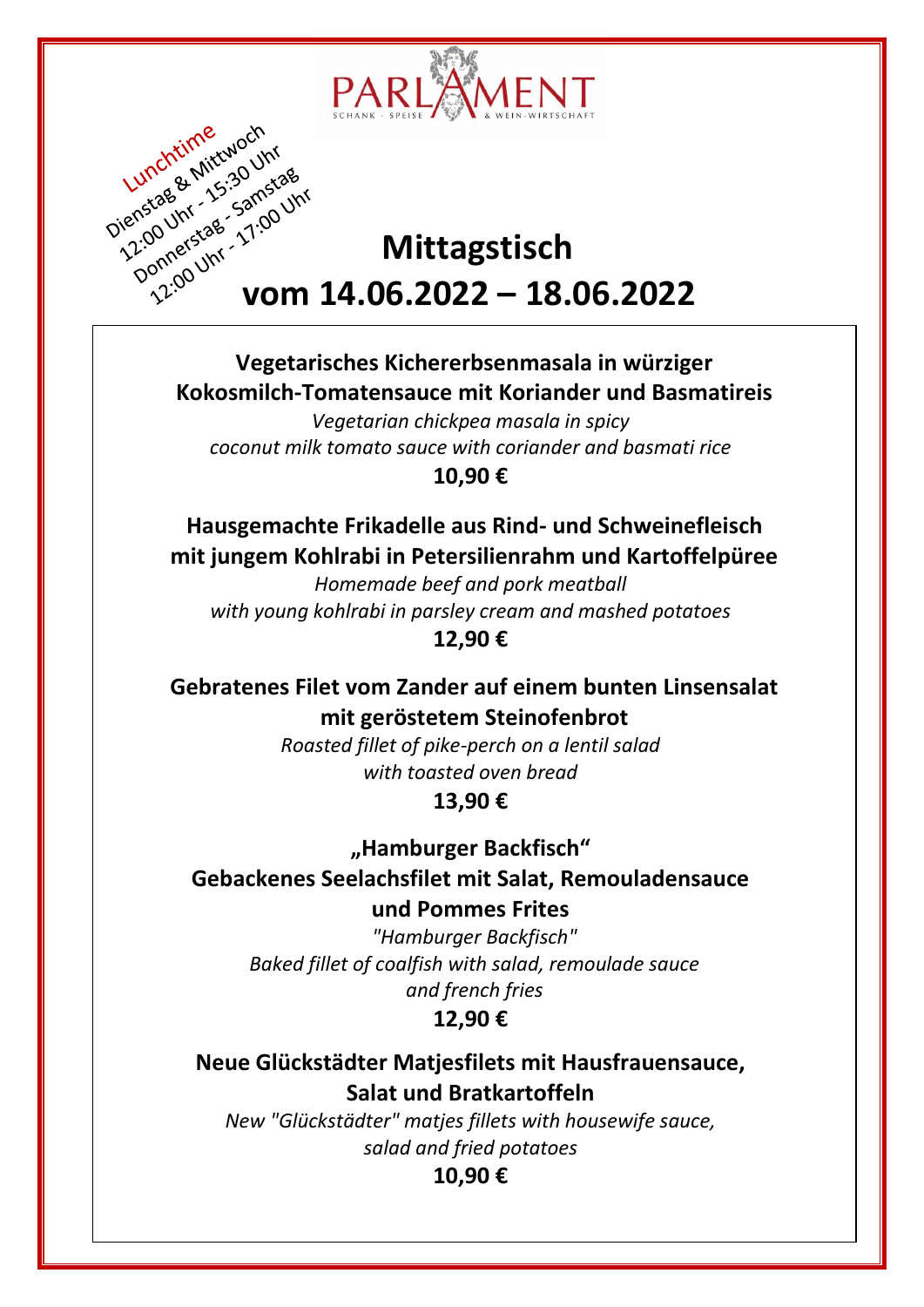

# Dienstagen 15:30 University **Mittagstisch**<br> **Mittagstisch**<br> **Mittagstisch**<br>
Pannerstale **Mittagstisch vom 21.06.2022 – 25.06.2022**

#### **Vegetarisches Süßkartoffelcurry mit Kokosmilch, Koriander, gebackenen Zucchiniblüten und Basmatireis**

*Vegetarian sweet potato curry with coconut milk, coriander, baked zucchini flowers and basmati rice*

**10,90 €**

**Kalbfleischgeschnetzeltes "Züricher Art" in Champignon-Rahmsauce und Kartoffel-Kürbiskernrösti**

> *Veal slices " Züricher style" in mushroom-cream sauce and potato-pumpkin seed rösti*

**12,90 €**

**Filet vom Nordseekabeljau im Schinkenmantel gebraten, dazu Chicorée-Rosinengemüse und Karotten-Kartoffelpüree**

*Fillet of North Sea cod roasted in a ham coat, served with chicory-raisin vegetables and carrot-potato puree* **13,90 €**

**"Hamburger Backfisch" Gebackenes Seelachsfilet mit Salat, Remouladensauce und Pommes Frites** 

*"Hamburger Backfisch" Baked fillet of coalfish with salad, remoulade sauce and french fries*

### **12,90 €**

**Knackiger Römersalat mit Ceasar-Dressing, gehobeltem Parmesan, Croutons und gebratenen Hähnchenbruststreifen**

*Crisp romaine lettuce with ceasar dressing, parmesan, croutons and fried chicken breast strips*

**10,90 €**